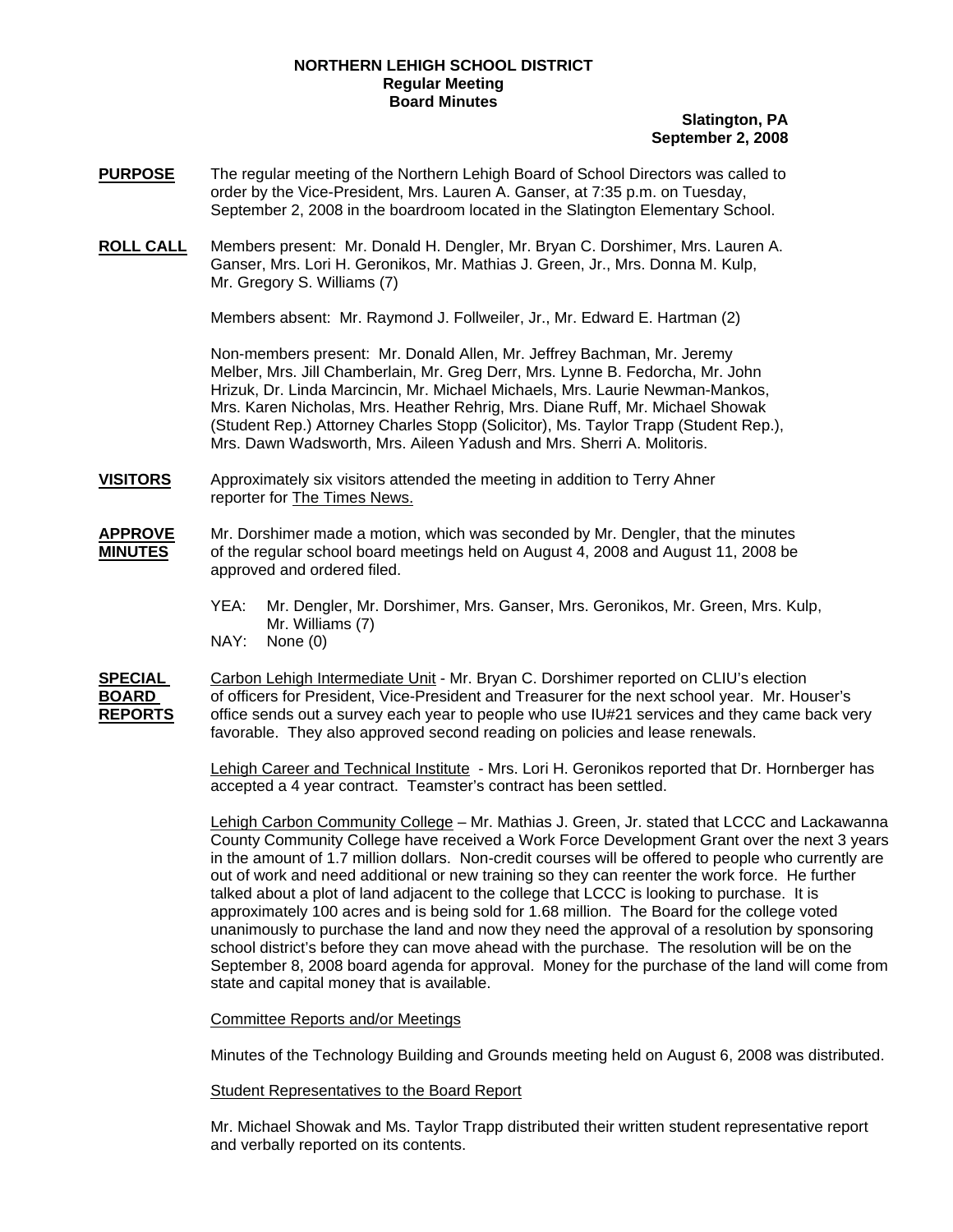| <b>Board Minutes</b>                                        |                                                   | Page 2                                                                                                                                                                                                                                                                                                                                                                                                                                                                                                                                                                                                                                                                                                                                                                                                                                                                                                                                    | September 2, 2008                                                          |
|-------------------------------------------------------------|---------------------------------------------------|-------------------------------------------------------------------------------------------------------------------------------------------------------------------------------------------------------------------------------------------------------------------------------------------------------------------------------------------------------------------------------------------------------------------------------------------------------------------------------------------------------------------------------------------------------------------------------------------------------------------------------------------------------------------------------------------------------------------------------------------------------------------------------------------------------------------------------------------------------------------------------------------------------------------------------------------|----------------------------------------------------------------------------|
| <b>SPECIAL</b><br><b>BOARD</b><br><b>REPORTS</b><br>(cont.) |                                                   | Solicitor's Report - Attorney Charles Stopp reminded the Board that a prior Board granted<br>KOZ status to real estate properties within the district. He advised the business manager<br>to monitor those properties and once the KOZ status has ended, he should make sure<br>these properties are placed back on the district real estate tax rolls.                                                                                                                                                                                                                                                                                                                                                                                                                                                                                                                                                                                   |                                                                            |
| reported on it.                                             |                                                   | Federal and Other Programs Update - Mrs. Lynne B. Fedorcha distributed a spread sheet<br>outlining the 2008-2009 Grant Allocations and Goals for the district and verbally                                                                                                                                                                                                                                                                                                                                                                                                                                                                                                                                                                                                                                                                                                                                                                |                                                                            |
|                                                             |                                                   | Mr. Green asked if there was going to be any discussion about the PSSA scores. Mrs.<br>Fedorcha stated administration is planning to hold a work session for the Board to talk about<br>the PSSA's. Mr. Green further elaborated that our district is one of only two districts in all of<br>Lehigh County that made AYP in every building and that we are the only district in Lehigh<br>County that has made AYP in every building in the last 3 years.                                                                                                                                                                                                                                                                                                                                                                                                                                                                                 |                                                                            |
| <b>Buildings</b>                                            | and Grounds Committee meeting.                    | Business Manager's Report - Mr. Jeremy G. Melber reminded Board members of the Finance<br>Committee meeting scheduled for Wednesday immediately following the Technology                                                                                                                                                                                                                                                                                                                                                                                                                                                                                                                                                                                                                                                                                                                                                                  |                                                                            |
|                                                             | Superintendent's Report - Mr. Michael W. Michaels |                                                                                                                                                                                                                                                                                                                                                                                                                                                                                                                                                                                                                                                                                                                                                                                                                                                                                                                                           |                                                                            |
|                                                             |                                                   | Mr. Michaels welcomed the new Student Representative to the Board, Ms. Taylor Trapp.<br>Attorney Stopp administered the Oath of Office.                                                                                                                                                                                                                                                                                                                                                                                                                                                                                                                                                                                                                                                                                                                                                                                                   |                                                                            |
| district. He<br>they were<br>an e-mail<br>which             |                                                   | Mr. Michaels briefly talked about the opening day ceremonies held on August $25th$ and he<br>thanked Board members who were in attendance and showed their support for the<br>further reported that he and Mr. Derr visited the district buildings daily making sure<br>ready to go. The building principals and the Director of Special Education received<br>first thing in the morning on the first day of school and they were asked to keep in<br>communication throughout the day. Only two issues throughout the first day of school<br>included transportation and the point of sale system in the cafeteria. The maintenance staff, a<br>few days prior to school beginning, pressure washed the front of the high school and middle<br>school buildings. The maintenance staff also put up a temporary safety fence around the field<br>hockey field. He thanked the administrative team for a very smooth first day of school. |                                                                            |
|                                                             |                                                   | Mr. Dengler talked about the Northern Valley Gazette and the many articles on Northern<br>Lehigh School District and the district personnel who wrote those articles for the gazette.                                                                                                                                                                                                                                                                                                                                                                                                                                                                                                                                                                                                                                                                                                                                                     |                                                                            |
|                                                             | discuss legal issues.                             | Mrs. Ganser stated that the board was in executive session prior to tonight's meeting to                                                                                                                                                                                                                                                                                                                                                                                                                                                                                                                                                                                                                                                                                                                                                                                                                                                  |                                                                            |
| <b>PERSONNEL</b>                                            | Education approves the following personnel items: | Mrs. Geronikos made a motion, which was seconded by Mr. Green, that the Board of                                                                                                                                                                                                                                                                                                                                                                                                                                                                                                                                                                                                                                                                                                                                                                                                                                                          |                                                                            |
| Appointments<br>Instructional                               | Jeremy Battista<br>Assignment:                    | <b>Temporary Professional Employee</b><br>resigned                                                                                                                                                                                                                                                                                                                                                                                                                                                                                                                                                                                                                                                                                                                                                                                                                                                                                        | 8 <sup>th</sup> Grade Earth & Space Science, replacing Kristin Skinker who |
|                                                             | Salary:                                           | \$40,500 (Step 1 Bachelors on the 2008-2009 CBA                                                                                                                                                                                                                                                                                                                                                                                                                                                                                                                                                                                                                                                                                                                                                                                                                                                                                           |                                                                            |
|                                                             | <b>Effective Date</b>                             | Salary Schedule)<br>August 20, 2008                                                                                                                                                                                                                                                                                                                                                                                                                                                                                                                                                                                                                                                                                                                                                                                                                                                                                                       |                                                                            |
|                                                             | Stephen Shuey<br>Assignment:                      | <b>Temporary Professional Employee</b><br>who resigned                                                                                                                                                                                                                                                                                                                                                                                                                                                                                                                                                                                                                                                                                                                                                                                                                                                                                    | Half-Time High School Art Teacher, replacing Roxanne Sagala                |
|                                                             | Salary:                                           | \$20,250 (Step 1 Bachelors on the 2008-2009 CBA<br>Salary Schedule)                                                                                                                                                                                                                                                                                                                                                                                                                                                                                                                                                                                                                                                                                                                                                                                                                                                                       |                                                                            |
|                                                             | <b>Effective Date</b>                             | August 26, 2008                                                                                                                                                                                                                                                                                                                                                                                                                                                                                                                                                                                                                                                                                                                                                                                                                                                                                                                           |                                                                            |
| Resignations-                                               |                                                   | Accept the resignation of Abby Bloss from her position of High School Math Teacher effective                                                                                                                                                                                                                                                                                                                                                                                                                                                                                                                                                                                                                                                                                                                                                                                                                                              |                                                                            |

A. Bloss October 10, 2008 or as soon as a replacement can be found. Ms. Bloss has accepted a position with another school district.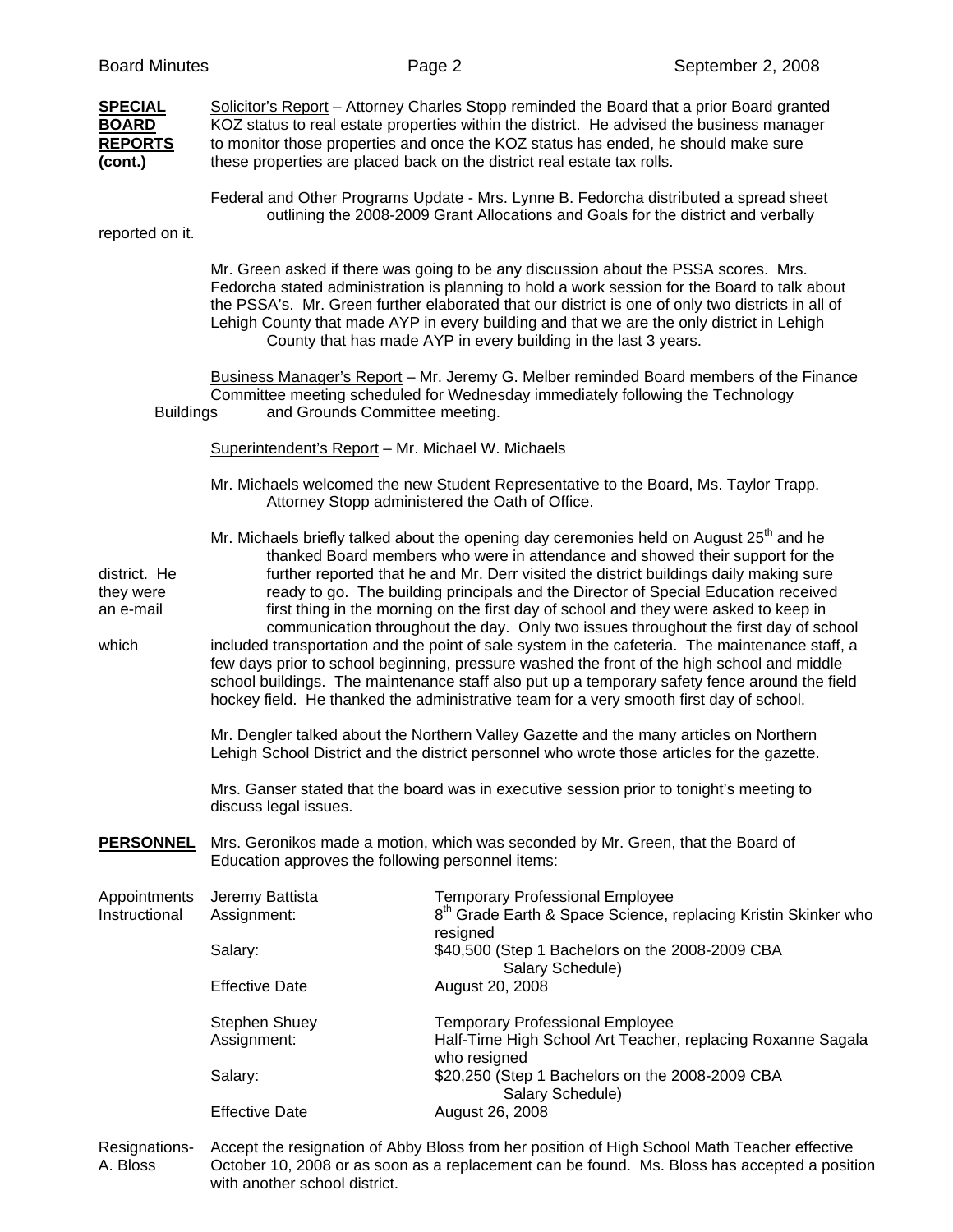| <b>PERSONNEL</b><br>(cont.)                |                                                                                                                                                                                                                                                                                                                                                                                                                                                                                                                                                                                                                              |                                                                                                                                                                                                                                                                                                                                                                       |                                                                              |
|--------------------------------------------|------------------------------------------------------------------------------------------------------------------------------------------------------------------------------------------------------------------------------------------------------------------------------------------------------------------------------------------------------------------------------------------------------------------------------------------------------------------------------------------------------------------------------------------------------------------------------------------------------------------------------|-----------------------------------------------------------------------------------------------------------------------------------------------------------------------------------------------------------------------------------------------------------------------------------------------------------------------------------------------------------------------|------------------------------------------------------------------------------|
| R. Sagala                                  | Accept the resignation of Roxanne Sagala from her position as Half-Time High School Art<br>Teacher effective October 4, 2008 or as soon as a replacement can be found.                                                                                                                                                                                                                                                                                                                                                                                                                                                       |                                                                                                                                                                                                                                                                                                                                                                       |                                                                              |
| T. Williams                                | Accept the resignation of Tina Williams from her position as Special Education Aide at Peters<br>Elementary, effective immediately.                                                                                                                                                                                                                                                                                                                                                                                                                                                                                          |                                                                                                                                                                                                                                                                                                                                                                       |                                                                              |
| Co-Curricular<br>Appointments<br>2008-2009 | Mark Hoffman<br><b>Christine Leslie</b><br>Sue Bowser<br><b>Rick Eckhart</b><br><b>Sharon Hunsicker</b><br><b>Tammy Fristick</b>                                                                                                                                                                                                                                                                                                                                                                                                                                                                                             | MS Spring Intramurals - Weightlifting<br>Junior Class Advisor<br>National Junior Honor Society-Shared Stipend<br>National Junior Honor Society-Shared Stipend<br>Freshman Class Advisor<br>Freshman Class Advisor                                                                                                                                                     | 774.09<br>\$<br>\$606.83<br>\$199.04<br>\$199.04<br>\$600.82<br>\$<br>600.82 |
| Salary<br>Adjustments                      | Acknowledge the following teachers who have completed the requirements per the Collective<br>Bargaining Agreement that would entitle them to a salary increase for the 2008-2009 school<br>year:                                                                                                                                                                                                                                                                                                                                                                                                                             |                                                                                                                                                                                                                                                                                                                                                                       |                                                                              |
|                                            | <b>Christopher Barnes</b><br>From:<br>To:                                                                                                                                                                                                                                                                                                                                                                                                                                                                                                                                                                                    | Step 2B+24<br>Step 2M                                                                                                                                                                                                                                                                                                                                                 |                                                                              |
|                                            | <b>Scott Gerould</b><br>From:<br>To:                                                                                                                                                                                                                                                                                                                                                                                                                                                                                                                                                                                         | Step 5B<br>Step 5B+24                                                                                                                                                                                                                                                                                                                                                 |                                                                              |
|                                            | Amanda Beer<br>From:<br>To:                                                                                                                                                                                                                                                                                                                                                                                                                                                                                                                                                                                                  | Step 5B<br>Step 5B+24                                                                                                                                                                                                                                                                                                                                                 |                                                                              |
| Salary<br>Increase                         | of 3.25% or \$1,393.00 effective July 1, 2008.                                                                                                                                                                                                                                                                                                                                                                                                                                                                                                                                                                               | As per the agreement with the Food Service Director, approve a salary increase for Diane Ruff,                                                                                                                                                                                                                                                                        |                                                                              |
| Unpaid Leave<br>of Absence                 | Approve the request of Alice Lieberman, Secondary ESL Teacher, to take a one day unpaid<br>leave on October 17, 2008. Mrs. Lieberman will be using her 4 accumulated personal days on<br>October 12-16, 2008 and is requesting to use the one day unpaid leave in conjunction with these<br>days on October 17, 2008. Mrs. Lieberman's husband planned a surprise 35 <sup>th</sup> wedding<br>anniversary cruise from them to take from NYC to Canada during this week. Her request will not<br>be considered a precedent for future requests per correspondence received from the Northern<br>Lehigh Education Association. |                                                                                                                                                                                                                                                                                                                                                                       |                                                                              |
|                                            |                                                                                                                                                                                                                                                                                                                                                                                                                                                                                                                                                                                                                              | Approve the request of Stephanie Beers, Peters Elementary Cook, to take a one week unpaid<br>leave of absence from September $8 - 12$ , 2008. She will be taking a family vacation.                                                                                                                                                                                   |                                                                              |
|                                            |                                                                                                                                                                                                                                                                                                                                                                                                                                                                                                                                                                                                                              | Approve the request of Susan DeFrain, Peters Elementary Cook, to extend her unpaid medical<br>leave for the beginning of the 2008-2009 school year. Mrs. DeFrain was granted an unpaid<br>medical leave in April and has not been released from her doctor to return to work. Mrs. DeFrain<br>will be returning to her current position upon release from her doctor. |                                                                              |
| Game<br>Workers<br>2008-2009               | 2009 Supplementary Personnel Salary Schedule.                                                                                                                                                                                                                                                                                                                                                                                                                                                                                                                                                                                | Approve the following list of people as Game Workers for the 2008-2009 school year. Game<br>Workers consist of ticket sellers and takers, game announcers, scoreboard operators, timers,<br>field judges, scorekeepers. Rate of pay is consistent with the rates approved on the 2008-                                                                                |                                                                              |
|                                            | $Mishcal$ $Andsson$                                                                                                                                                                                                                                                                                                                                                                                                                                                                                                                                                                                                          | Don Diozoolart                                                                                                                                                                                                                                                                                                                                                        |                                                                              |

| Michael Anderson    | Dan Blazosky          |
|---------------------|-----------------------|
| <b>Frank Carazo</b> | <b>Eric DeAntonis</b> |
| John DeFrain        | Scott DeLong          |

Eric DeAntonis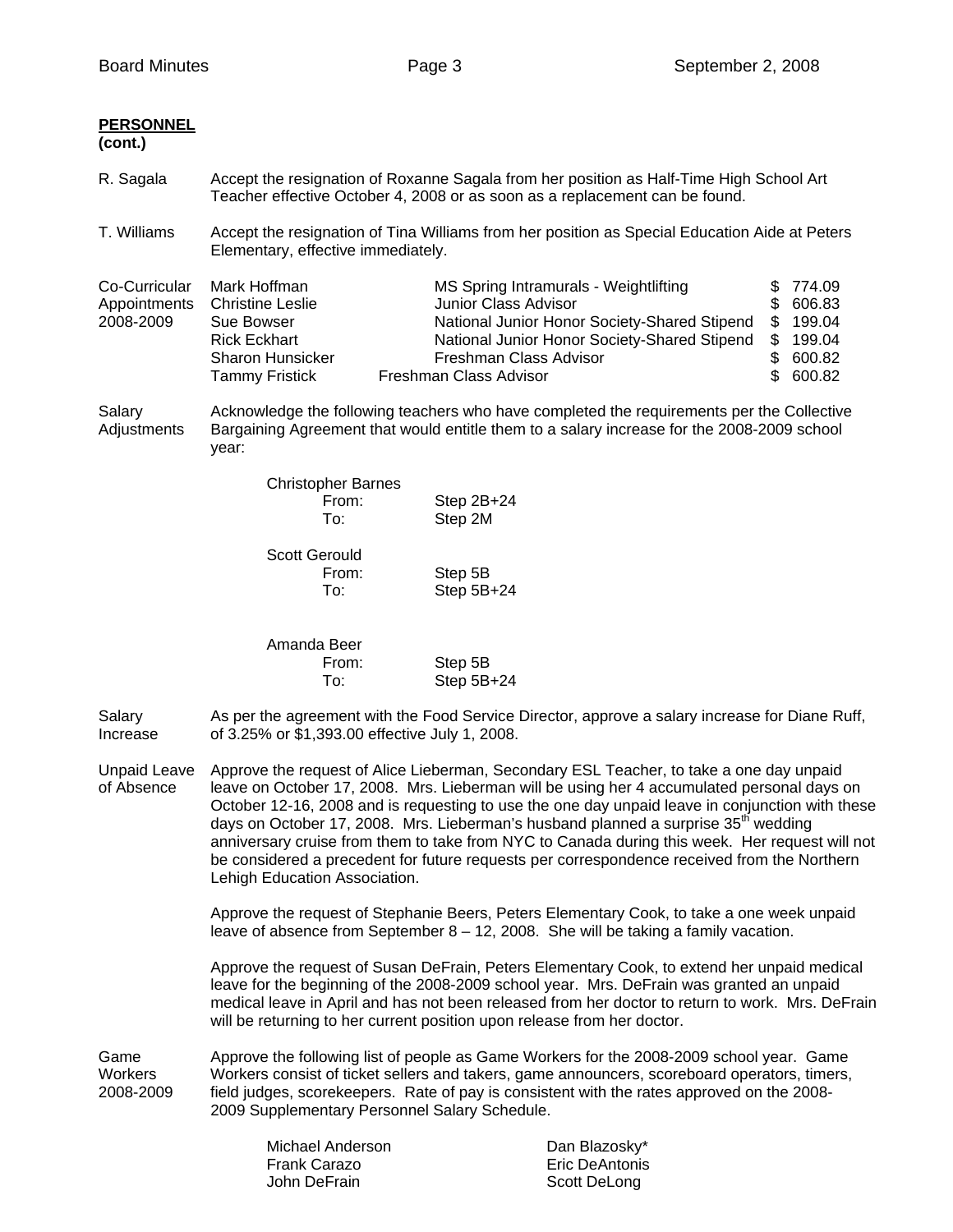|                                | Rhonda Frantz                                                                                                                                                                                                                                                                | Deb Frohnheiser                                                                                  |
|--------------------------------|------------------------------------------------------------------------------------------------------------------------------------------------------------------------------------------------------------------------------------------------------------------------------|--------------------------------------------------------------------------------------------------|
| <b>PERSONNEL</b>               | Marshelle George                                                                                                                                                                                                                                                             | Shawn Green                                                                                      |
| (cont.)                        | <b>Scott Gerould</b>                                                                                                                                                                                                                                                         | Chad Henritzy                                                                                    |
|                                | Barry Herman*                                                                                                                                                                                                                                                                | <b>Bobby Herzog</b>                                                                              |
|                                | <b>Steve Hluschak</b>                                                                                                                                                                                                                                                        | Mike Hofmann*                                                                                    |
|                                | Dick Jones                                                                                                                                                                                                                                                                   | Greg King                                                                                        |
|                                | Mark Lavine                                                                                                                                                                                                                                                                  | Mike Lehtonen                                                                                    |
|                                | Andrew Lynn*                                                                                                                                                                                                                                                                 | <b>Steve Martinez</b>                                                                            |
|                                | Larry Meixsell                                                                                                                                                                                                                                                               | Mike Mengel                                                                                      |
|                                | <b>Thomas Mertus</b>                                                                                                                                                                                                                                                         | <b>Sherri Molitoris</b>                                                                          |
|                                | Jim Nonnemaker                                                                                                                                                                                                                                                               | <b>Kathy Nowlin</b>                                                                              |
|                                | Dave Oertner                                                                                                                                                                                                                                                                 | <b>Rich Oertner</b>                                                                              |
|                                |                                                                                                                                                                                                                                                                              |                                                                                                  |
|                                | Erv Prutzman                                                                                                                                                                                                                                                                 | Michelle Raber                                                                                   |
|                                | Dennis Rehrig                                                                                                                                                                                                                                                                | Nancy Rehrig                                                                                     |
|                                | Dylan Sapir                                                                                                                                                                                                                                                                  | <b>Paul Seiler</b>                                                                               |
|                                | Bobbi Shupp                                                                                                                                                                                                                                                                  | <b>Dick Snell</b>                                                                                |
|                                | Earl Snyder                                                                                                                                                                                                                                                                  | Toni Snyder                                                                                      |
|                                | Joe Tout                                                                                                                                                                                                                                                                     | Ryan VanNorman*                                                                                  |
|                                | Dawn Wehr                                                                                                                                                                                                                                                                    | Jim Yadush                                                                                       |
|                                | *Pending completion of personnel file items                                                                                                                                                                                                                                  |                                                                                                  |
| Substitute                     | Approve the following substitute teachers for the 2008-2009 school year at the 2008-2009                                                                                                                                                                                     |                                                                                                  |
| Instructional                  | substitute teacher rates as approved on the Supplementary Personnel Salary Schedule:                                                                                                                                                                                         |                                                                                                  |
|                                | Jenna Rau* - Elementary                                                                                                                                                                                                                                                      |                                                                                                  |
|                                | Kelly Allabach* - Elementary                                                                                                                                                                                                                                                 |                                                                                                  |
|                                | Amanda Frey - Elementary                                                                                                                                                                                                                                                     |                                                                                                  |
|                                | John Kupcha - CLIU Guest Teacher                                                                                                                                                                                                                                             |                                                                                                  |
|                                | Nancy Ord - CLIU Guest Teacher                                                                                                                                                                                                                                               |                                                                                                  |
|                                | Patricia Passick - CLIU Guest Teacher                                                                                                                                                                                                                                        |                                                                                                  |
|                                | Dennis Pearson - CLIU Guest Teacher                                                                                                                                                                                                                                          |                                                                                                  |
|                                | Richard Rupnik - CLIU Guest Teacher                                                                                                                                                                                                                                          |                                                                                                  |
|                                | Pamela Swartz - CLIU Guest Teacher                                                                                                                                                                                                                                           |                                                                                                  |
|                                | Ann Zulio - CLIU Guest Teacher                                                                                                                                                                                                                                               |                                                                                                  |
|                                | *Pending Verification of Clearances                                                                                                                                                                                                                                          |                                                                                                  |
| Non-<br>Instructional          | Approve the following individual as a substitute cafeteria worker for the 2008-2009 school year                                                                                                                                                                              | at the 2008-2009 substitute rate as approved on the Supplementary Personnel Salary Schedule:     |
|                                | Sarah Unger                                                                                                                                                                                                                                                                  |                                                                                                  |
|                                | 2009 substitute rate as approved on the Supplementary Personnel Salary Schedule:                                                                                                                                                                                             | Approve the following individual as a substitute aide for the 2008-2009 school year at the 2008- |
|                                | Ann Marie Martin - Nurse<br><b>Tina Williams</b>                                                                                                                                                                                                                             |                                                                                                  |
|                                | YEA:                                                                                                                                                                                                                                                                         | Mr. Dengler, Mr. Dorshimer, Mrs. Ganser, Mrs. Geronikos, Mr. Green, Mrs. Kulp,                   |
|                                | Mr. Williams (7)<br>NAY:<br>None $(0)$                                                                                                                                                                                                                                       |                                                                                                  |
| <b>CONFER-</b><br><b>ENCES</b> | Mr. Williams made a motion, which was seconded by Mr. Dorshimer, that the Board of<br>Education approves the following conference items:                                                                                                                                     |                                                                                                  |
|                                | Don Allen - 2008 PAESSP Conference - October 19 - 21, 2008 - Sheraton Station Square<br>Hotel, Pittsburgh, PA - Registration: \$275.00, Lodging: \$384.00, Travel: \$298.96, Meals:<br>\$90.00 - Total Approximate Cost: \$1,047.96 - Funding: High School Conference Budget |                                                                                                  |

 Greg Derr – Facilities Management Conference – October 1 & 2, 2008 – Holiday Inn Harrisburg, PA – Registration: \$240.00, Travel: \$86.58, Meals: \$50.00, Lodging: \$120.00 – Total Approximate Cost: \$496.58 – Funding: Buildings and Grounds Budget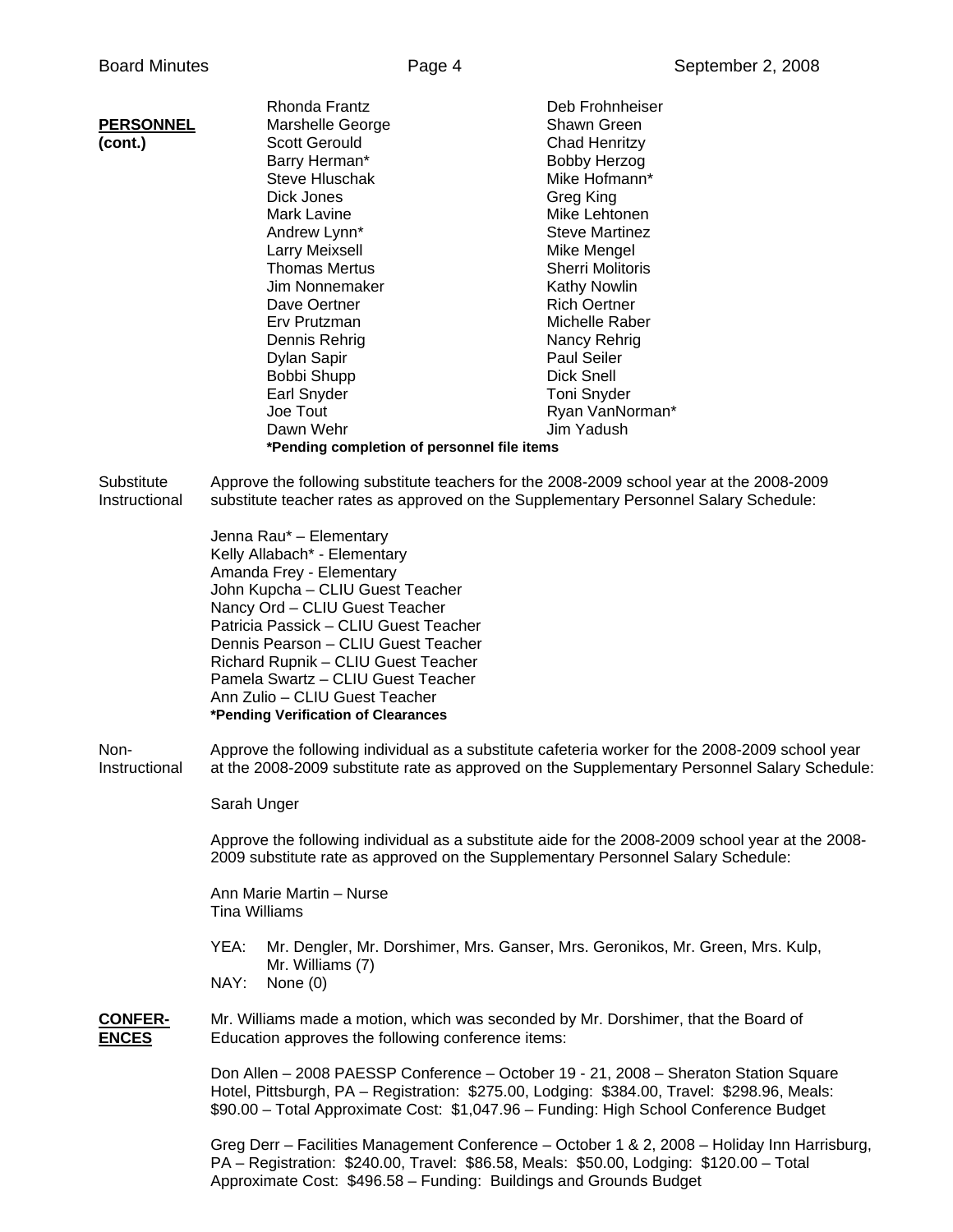| <b>CONFER-</b><br><b>ENCES</b><br>(cont.)<br>to                     | Jill Chamberlain - 2008-09 Region 2 PA Inspired Leadership LEAD Program - September 17 &<br>18, 2008 and November 12 & 13, 2008 at Berks County Intermediate Unit #14 and January 27 &<br>28, 2009 and March 12, 2009 at Carbon Lehigh Intermediate Unit #21 - Travel: \$53.00 per day<br>Berks County IU and \$12.00 per day to Carbon Lehigh IU - Total Approximate Cost: \$248.00 -<br>Funding: Middle School Principals Budget |                                                                                                                                                                                                                                                                                                                                                                                                                                                                                                                                                                                          |                      |
|---------------------------------------------------------------------|------------------------------------------------------------------------------------------------------------------------------------------------------------------------------------------------------------------------------------------------------------------------------------------------------------------------------------------------------------------------------------------------------------------------------------|------------------------------------------------------------------------------------------------------------------------------------------------------------------------------------------------------------------------------------------------------------------------------------------------------------------------------------------------------------------------------------------------------------------------------------------------------------------------------------------------------------------------------------------------------------------------------------------|----------------------|
|                                                                     | YEA:<br>Mr. Williams (7)<br>NAY:<br>None (0)                                                                                                                                                                                                                                                                                                                                                                                       | Mr. Dengler, Mr. Dorshimer, Mrs. Ganser, Mrs. Geronikos, Mr. Green, Mrs. Kulp,                                                                                                                                                                                                                                                                                                                                                                                                                                                                                                           |                      |
| <b>POLICY</b>                                                       | approves the following policy items:                                                                                                                                                                                                                                                                                                                                                                                               | Mrs. Kulp made a motion, which was seconded by Mrs. Geronikos, that the Board of Education                                                                                                                                                                                                                                                                                                                                                                                                                                                                                               |                      |
| <b>Board Policy</b><br>Second<br>Reading                            | Approve school board policy #006.1 - Local Board Procedures - Use of Teleconferencing, as<br>amended after second reading.                                                                                                                                                                                                                                                                                                         |                                                                                                                                                                                                                                                                                                                                                                                                                                                                                                                                                                                          |                      |
| National<br>Incident<br>Management<br>System                        | Approve the following resolution to adopt the National Incident Management System that was<br>adopted by the CLIU Board of Directors on June 16, 2008.                                                                                                                                                                                                                                                                             |                                                                                                                                                                                                                                                                                                                                                                                                                                                                                                                                                                                          |                      |
|                                                                     | It is recommended that the Northern Lehigh School District Board of<br><b>RESOLVED:</b><br>Directors approve the National Incident Management System and will utilize the Incident<br>Command System to manage emergency preparedness incidents as was adopted by the CLIU<br>Board of Directors on June 16, 2008.                                                                                                                 |                                                                                                                                                                                                                                                                                                                                                                                                                                                                                                                                                                                          |                      |
| Homebound<br>Instruction                                            | It is recommended that the Board of Education grant homebound instruction for an $8th$ grade<br>student, Student No. 1390034, for five hours per week, effective September 2, 2008 and<br>continuing until approximately September 30, 2008.                                                                                                                                                                                       |                                                                                                                                                                                                                                                                                                                                                                                                                                                                                                                                                                                          |                      |
|                                                                     | the original motion:                                                                                                                                                                                                                                                                                                                                                                                                               | The Board discussed board policy #006.1 in regards to the number of times any one Board<br>member can use teleconferencing. Mr. Williams stated that the committee added the verbiage<br>that the Board reserves the right to deny an individual member more than two requests for<br>participation by teleconferencing in one calendar year. There was a lengthy discussion between<br>Board members about this policy. Mrs. Ganser asked that this policy be sent back to the policy<br>committee for further review. Hearing no objections the following agenda item was removed from |                      |
| <b>Board Policy</b><br>Second<br>Reading                            | amended after second reading.                                                                                                                                                                                                                                                                                                                                                                                                      | Approve school board policy #006.1 - Local Board Procedures - Use of Teleconferencing, as                                                                                                                                                                                                                                                                                                                                                                                                                                                                                                |                      |
|                                                                     | YEA:<br>Mr. Williams (7)<br>NAY:<br>None $(0)$                                                                                                                                                                                                                                                                                                                                                                                     | Mr. Dengler, Mr. Dorshimer, Mrs. Ganser, Mrs. Geronikos, Mr. Green, Mrs. Kulp,                                                                                                                                                                                                                                                                                                                                                                                                                                                                                                           |                      |
| <b>CURRIC-</b><br><b>ULUM AND</b><br><b>INSTRUC-</b><br><b>TION</b> |                                                                                                                                                                                                                                                                                                                                                                                                                                    | Mr. Williams made a motion, which was seconded by Mrs. Geronikos, that the Board of<br>Education approves the following curriculum and instruction item:                                                                                                                                                                                                                                                                                                                                                                                                                                 |                      |
| Induction<br>Program                                                | Approve the following teacher as a helping teacher in the Northern Lehigh School District<br>Induction Program for the 2008-2009 school year:                                                                                                                                                                                                                                                                                      |                                                                                                                                                                                                                                                                                                                                                                                                                                                                                                                                                                                          |                      |
|                                                                     | <b>Helping Teacher</b>                                                                                                                                                                                                                                                                                                                                                                                                             | Inductee                                                                                                                                                                                                                                                                                                                                                                                                                                                                                                                                                                                 | Stipend              |
|                                                                     | <b>Brian Schell</b><br>MaryAnn Mattiola                                                                                                                                                                                                                                                                                                                                                                                            | Jeremy Battista<br>Stephen Shuey                                                                                                                                                                                                                                                                                                                                                                                                                                                                                                                                                         | \$750.00<br>\$750.00 |
|                                                                     | YEA:<br>Mr. Williams (7)                                                                                                                                                                                                                                                                                                                                                                                                           | Mr. Dengler, Mr. Dorshimer, Mrs. Ganser, Mrs. Geronikos, Mr. Green, Mrs. Kulp,                                                                                                                                                                                                                                                                                                                                                                                                                                                                                                           |                      |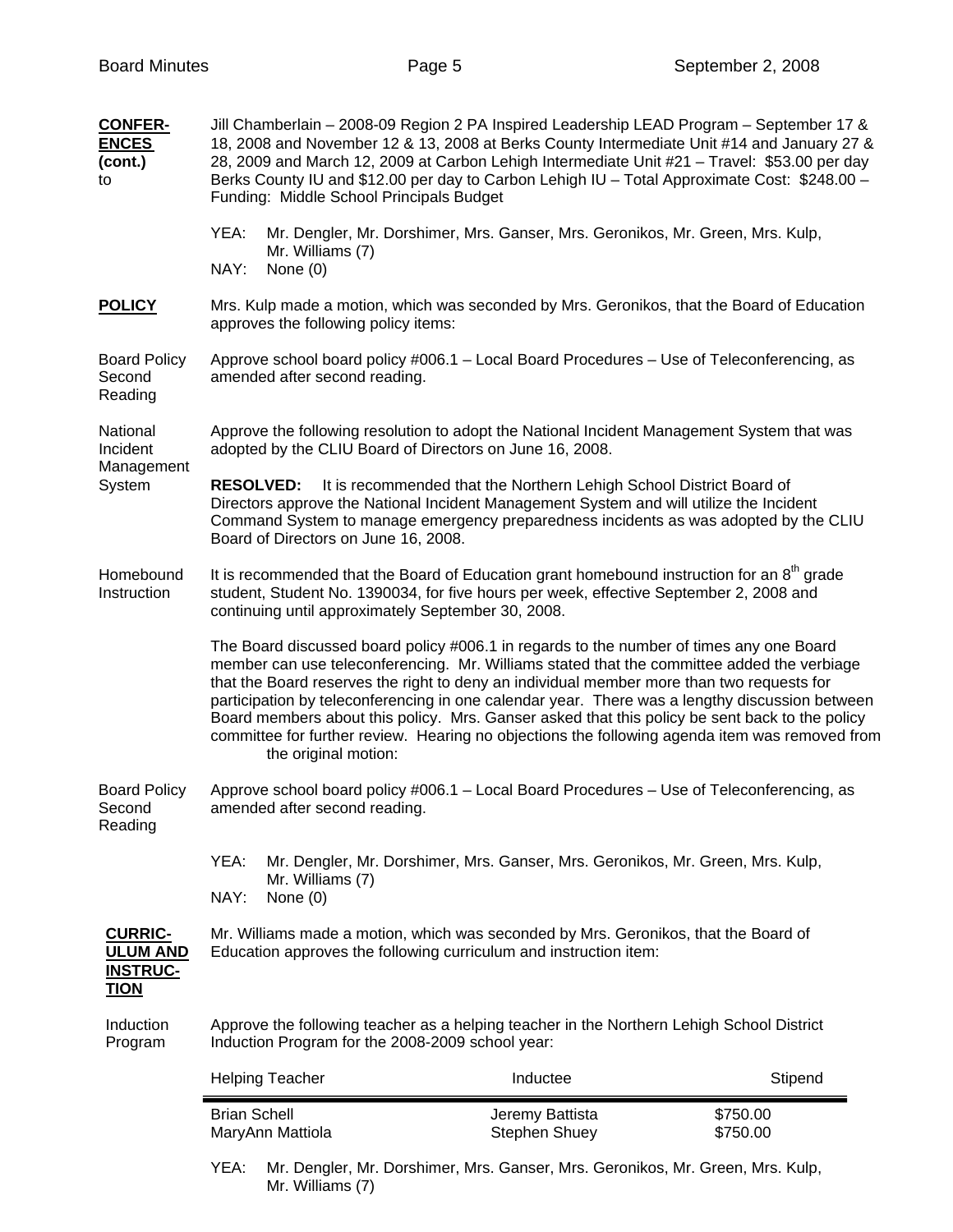| <b>OLD</b><br><b>BUSINESS</b>                                   | NAY:<br>None (0)<br>Mr. Dorshimer gave kudos to Mr. Derr and Mr. Michaels for having the other modular<br>removed from behind the middle school. He also thanked the custodial and maintenance staffs<br>for the tremendous job they did throughout the entire summer with no additional help.                                                  |
|-----------------------------------------------------------------|-------------------------------------------------------------------------------------------------------------------------------------------------------------------------------------------------------------------------------------------------------------------------------------------------------------------------------------------------|
| <b>NEW</b><br><b>BUSINESS</b>                                   | Mr. Dorshimer made a motion, which was seconded by Mr. Dengler, that the Board of<br>Education approves the following new business items:                                                                                                                                                                                                       |
| LV Drug and<br>Alcohol Intake<br><b>Teams Unit</b><br>Agreement | Approve to authorize the superintendent to execute a letter of agreement for the 2008-2009<br>academic year with the Lehigh Valley Drug & Alcohol Intake Unit. The Student Assistance<br>in our school district will use these services.                                                                                                        |
| Emergency<br>Operations<br>Plan                                 | Approve changes to the Northern Lehigh School District Emergency Operations Plan as<br>resented. (Separate Attachment to Agenda For Board Members Only)                                                                                                                                                                                         |
| Summary<br><b>Offenses</b>                                      | Approve to designate and authorize the following administrators to sign summary offense notices<br>for district students for the 2008-2009 school year:                                                                                                                                                                                         |
|                                                                 | Mrs. Karen Nicholas - Peters Elementary School Principal<br>Dr. Linda Marcincin - Slatington Elementary School Principal<br>Mrs. Jill Chamberlain - Middle School Principal<br>Mrs. Aileen Yadush - High School Principal<br>Mr. Donald Allen - High School Assistant Principal                                                                 |
|                                                                 | YEA:<br>Mr. Dengler, Mr. Dorshimer, Mrs. Ganser, Mrs. Geronikos, Mr. Green, Mrs. Kulp,<br>Mr. Williams (7)<br>NAY:<br>None $(0)$                                                                                                                                                                                                                |
| <b>FINANCIAL</b>                                                | Mr. Dengler made a motion, which was seconded by Mr. Williams, that the Board of<br>Education approves the following financial items:                                                                                                                                                                                                           |
| Per Capita<br>Abatement/<br>Exonerations                        | Approve abatement/exoneration requests of per capita taxes, for the residents that fall within<br>the guidelines, as presented.                                                                                                                                                                                                                 |
| <b>Award Bid</b><br><b>Clear View</b><br>Microscopes            | Approve the bid awarding for 24 Omega 1000 Binocular Compound Microscopes to Clear View<br>Microscope Service for at a total price of \$12,840.00 (\$535.00/ea). Money that was donated by<br>the Northern Lehigh Education Foundation to the Senior High School Science Department will be<br>used to pay for the microscopes.                 |
| <b>EITC</b>                                                     | Mrs. Geronikos stated that the Educational Foundation has given out several mini grants to<br>teachers for items that were cut from the budgets. The Foundation is also trying to get more<br>money for a summer reading program that was also cut from the budget. They are also writing a<br>grant to reinstate the Bigs and Littles Program. |
|                                                                 | YEA:<br>Mr. Dengler, Mr. Dorshimer, Mrs. Ganser, Mrs. Geronikos, Mr. Green, Mrs. Kulp,<br>Mr. Williams (7)<br>NAY:<br>None (0)                                                                                                                                                                                                                  |
| CORR-<br><b>ESPON-</b><br><b>DENCE</b>                          | Mr. Dorshimer also thanked all the people who were involved in putting together our district calendar.<br>Attorney Stopp suggested that a Thank You be sent to East Penn Bank for their sponsoring of<br>the district calendars.                                                                                                                |
| INFOR-<br><b>MATION</b>                                         | Minutes of the Lehigh Career & Technical Institute Joint Operating Committee meeting held<br>on June 25, 2008 and the LCTI Director's Report for August 2008 were distributed.                                                                                                                                                                  |
|                                                                 | Minutes of the Carbon Lehigh Intermediate Unit 21 Board of Directors meeting held on July 21,<br>2008 was distributed.                                                                                                                                                                                                                          |